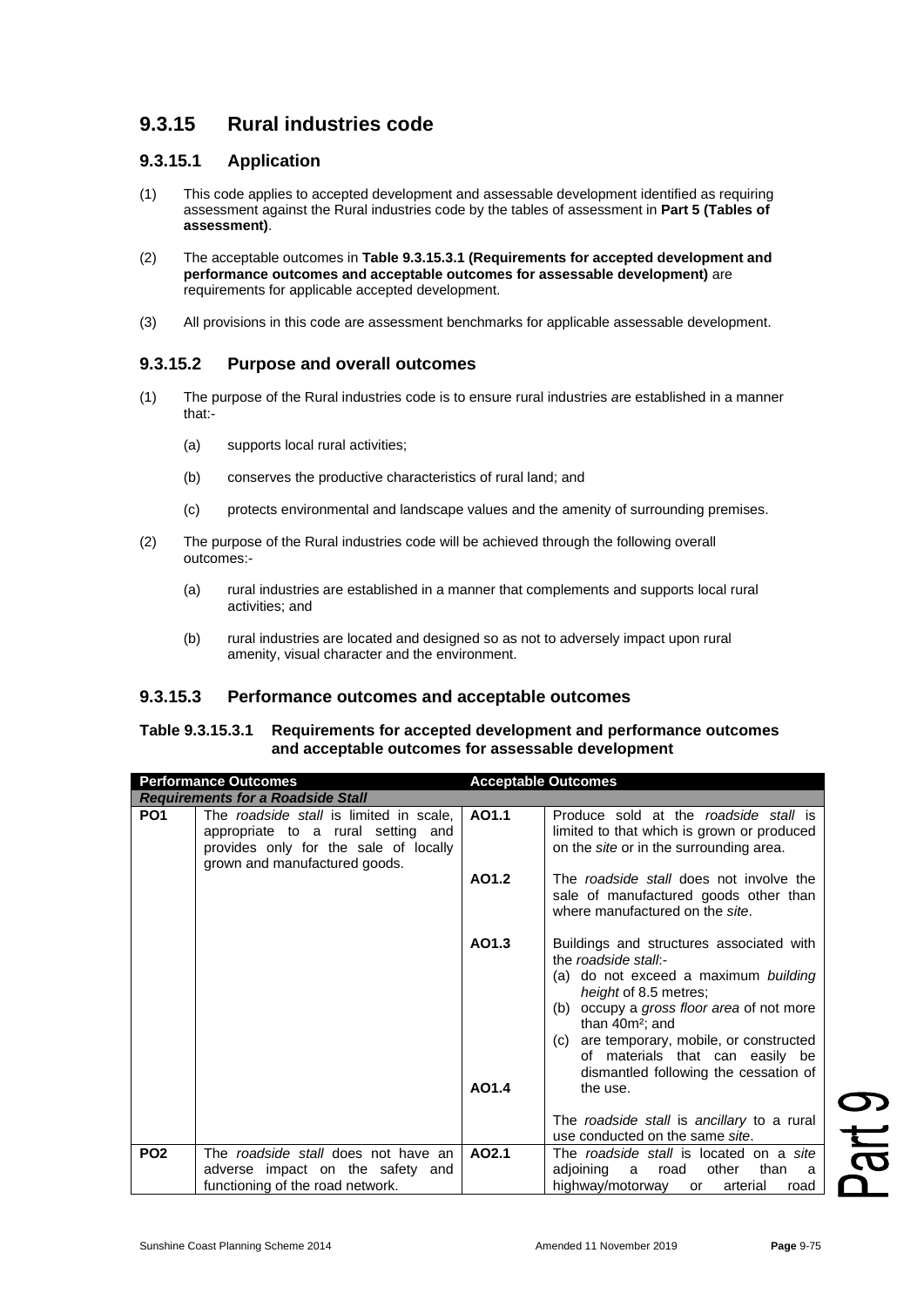| <b>Performance Outcomes</b> |                                                                                                                                                                                                                                                                                                                                                                                                                                  | <b>Acceptable Outcomes</b> |                                                                                                                                                                                                                                                                                                                                                                                                     |  |
|-----------------------------|----------------------------------------------------------------------------------------------------------------------------------------------------------------------------------------------------------------------------------------------------------------------------------------------------------------------------------------------------------------------------------------------------------------------------------|----------------------------|-----------------------------------------------------------------------------------------------------------------------------------------------------------------------------------------------------------------------------------------------------------------------------------------------------------------------------------------------------------------------------------------------------|--|
|                             |                                                                                                                                                                                                                                                                                                                                                                                                                                  |                            | identified<br><b>Figure</b><br>9.4.8A<br>(2031)<br>on<br><b>Functional Transport Hierarchy).</b>                                                                                                                                                                                                                                                                                                    |  |
|                             |                                                                                                                                                                                                                                                                                                                                                                                                                                  | AO2.2                      | The roadside stall is located on a site with<br>sufficient area to park 3 cars clear of the<br>road reserve and within 20 metres of the<br>roadside stall.                                                                                                                                                                                                                                          |  |
| PO <sub>3</sub>             | Signage associated with the roadside<br>small,<br>stall<br>is<br>unobtrusive<br>and<br>appropriate to a rural location.                                                                                                                                                                                                                                                                                                          | AO <sub>3</sub>            | Not more than 1 sign is erected on the<br>premises and the sign:-<br>(a) has a maximum signface area of 0.5<br>metres per side; and<br>(b) is not illuminated or in motion.                                                                                                                                                                                                                         |  |
|                             | <b>Requirements for a Rural Industry</b>                                                                                                                                                                                                                                                                                                                                                                                         |                            |                                                                                                                                                                                                                                                                                                                                                                                                     |  |
|                             | <b>Height of Buildings</b>                                                                                                                                                                                                                                                                                                                                                                                                       |                            |                                                                                                                                                                                                                                                                                                                                                                                                     |  |
| PO <sub>4</sub>             | Buildings associated with the rural<br>industry have a scale compatible with<br>the rural landscape character and do<br>not adversely impact on the amenity of<br>surrounding premises, having regard<br>$to:-$<br>(a) overshadowing;<br>(b) privacy and overlooking;<br>(c) views and vistas:                                                                                                                                   | AO4                        | Buildings associated<br>with<br>the<br>rural<br>industry do not exceed a maximum<br>building height of 12 metres.                                                                                                                                                                                                                                                                                   |  |
|                             | (d) building appearance; and<br>(e) building massing and scale.                                                                                                                                                                                                                                                                                                                                                                  |                            |                                                                                                                                                                                                                                                                                                                                                                                                     |  |
|                             | <b>Relationship to Primary Rural Use</b>                                                                                                                                                                                                                                                                                                                                                                                         |                            |                                                                                                                                                                                                                                                                                                                                                                                                     |  |
| PO <sub>5</sub>             | The rural industry is appropriate to a<br>rural setting and provides only for the<br>storage, processing and packaging of<br>locally grown produce.                                                                                                                                                                                                                                                                              | A05.1                      | Produce packed or processed is limited to<br>that which is grown on the site or in the<br>surrounding area.                                                                                                                                                                                                                                                                                         |  |
|                             |                                                                                                                                                                                                                                                                                                                                                                                                                                  | AO5.2                      | The rural industry is ancillary to a rural<br>use occurring on the same site.                                                                                                                                                                                                                                                                                                                       |  |
|                             | <b>Location and Site Suitability</b>                                                                                                                                                                                                                                                                                                                                                                                             |                            |                                                                                                                                                                                                                                                                                                                                                                                                     |  |
| PO <sub>6</sub>             | The rural industry is located on a site<br>which is of sufficient area to reasonably<br>accommodate the use and limit the<br>likelihood of adverse amenity impacts<br>on surrounding properties.                                                                                                                                                                                                                                 | AO6                        | The rural industry is located on a site with<br>a minimum area of 4 hectares.                                                                                                                                                                                                                                                                                                                       |  |
|                             | Separation From Sensitive Land Uses and Setbacks to Site Boundaries                                                                                                                                                                                                                                                                                                                                                              |                            |                                                                                                                                                                                                                                                                                                                                                                                                     |  |
| PO <sub>7</sub>             | The rural industry is setback from<br>sensitive land uses, site boundaries and<br>road frontages to.:-<br>(a) protect the amenity of surrounding<br>premises;<br>(b) protect the rural landscape and<br>visual character of the local area;<br>and<br>provide adequate separation of<br>(C)<br>buildings and structures (including<br>equipment, machinery,<br>storage<br>areas or waste materials) from<br>sensitive land uses. | AO7.1                      | Use areas associated with the rural<br><i>industry</i> are setback a minimum of:-<br>(a) 100 metres from any dwelling on a<br>surrounding property; and<br>(b) 250 metres from any community<br>activity where people congregate<br>(e.g. child care centre, community<br>centre, educational establishment,<br>hospital, place of worship).                                                        |  |
|                             |                                                                                                                                                                                                                                                                                                                                                                                                                                  | AO7.2<br>AO7.3             | Buildings and structures associated with<br>the rural industry are setback from all site<br>boundaries, other than road frontages, a<br>minimum of:-<br>(a) 10 metres, where not exceeding a<br>building height of 8.5 metres; or<br>(b) 15 metres, where exceeding<br>a<br>building height of 8.5 metres.<br>Buildings and structures associated with<br>the rural industry are setback at least:- |  |
|                             |                                                                                                                                                                                                                                                                                                                                                                                                                                  |                            | (a) 40 metres from a State controlled<br>road; and<br>(b) 20 metres from any other type of<br>road.                                                                                                                                                                                                                                                                                                 |  |

Part 9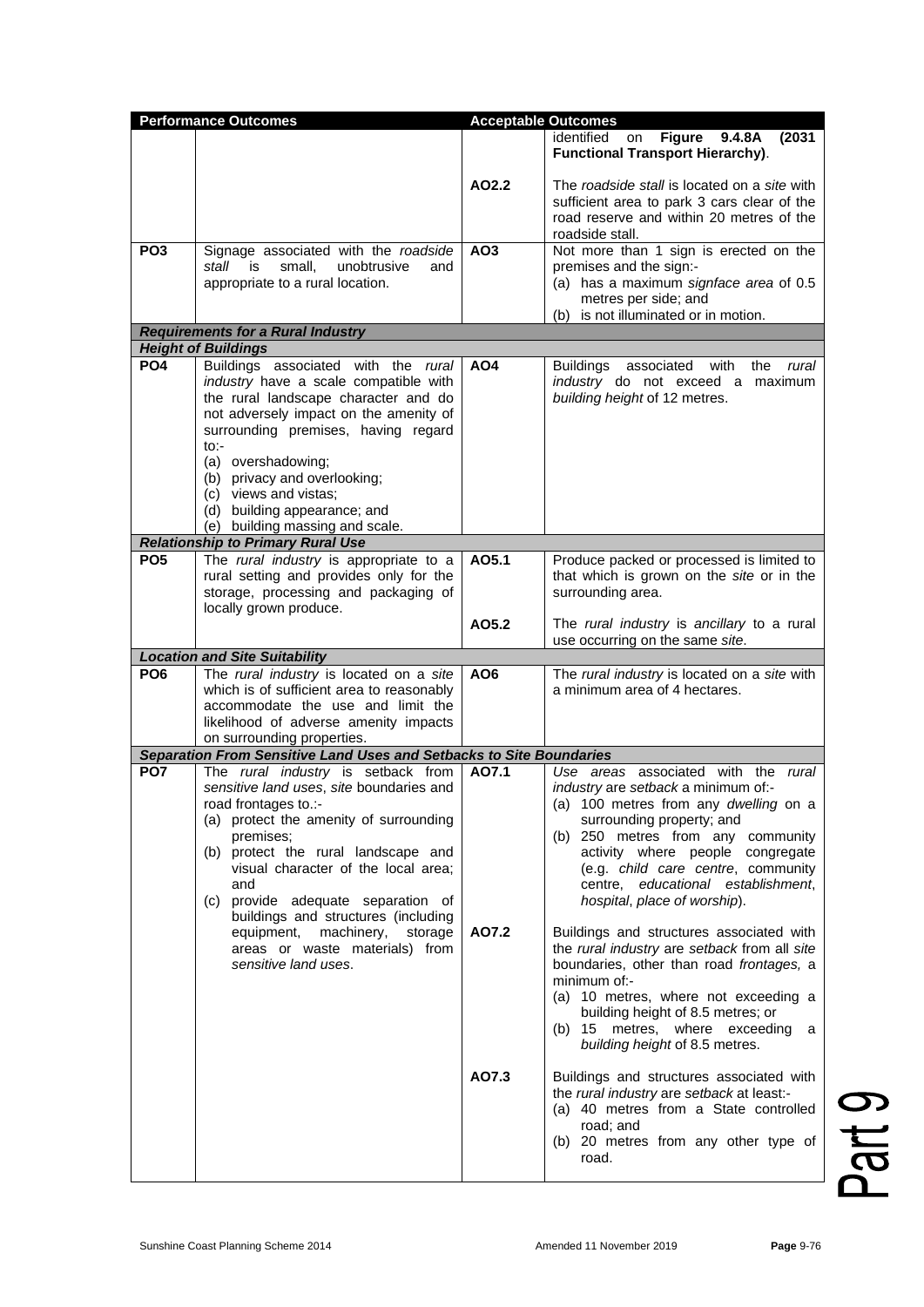|                        | <b>Performance Outcomes</b>                                                                                                                                                                       | <b>Acceptable Outcomes</b> |                                                                                                                                                                                                                                                                                                                                         |  |  |
|------------------------|---------------------------------------------------------------------------------------------------------------------------------------------------------------------------------------------------|----------------------------|-----------------------------------------------------------------------------------------------------------------------------------------------------------------------------------------------------------------------------------------------------------------------------------------------------------------------------------------|--|--|
|                        | <b>Protection of Amenity</b>                                                                                                                                                                      |                            |                                                                                                                                                                                                                                                                                                                                         |  |  |
| PO <sub>8</sub>        | The rural industry does not involve any<br>materials, equipment or processes that<br>are likely to cause nuisance or impact                                                                       | AO8.1                      | The rural industry avoids or minimises<br>dust emissions.                                                                                                                                                                                                                                                                               |  |  |
|                        | on the rural amenity of the area.                                                                                                                                                                 | AO8.2                      | The rural industry avoids or minimises<br>odour emissions.                                                                                                                                                                                                                                                                              |  |  |
|                        |                                                                                                                                                                                                   | AO8.3                      | The rural industry does not produce noise<br>which exceeds the background noise level<br>plus $5dB(A)$ from $8.00am - 6.00pm$<br>(measured as adjusted sound level) at the<br>site boundaries.                                                                                                                                          |  |  |
|                        |                                                                                                                                                                                                   | AO8.4                      | The rural industry does not involve any<br>activity defined as an environmentally<br>relevant activity in the Environment<br>Protection Regulation 2008.                                                                                                                                                                                |  |  |
| <b>Signage</b>         |                                                                                                                                                                                                   |                            |                                                                                                                                                                                                                                                                                                                                         |  |  |
| PO <sub>9</sub>        | associated with the<br>Signage<br>rural<br><i>industry</i> is small, unobtrusive<br>and<br>appropriate to a rural location.                                                                       | AO <sub>9</sub>            | Not more than 1 sign is erected on the<br>premises and the sign:-<br>(a) has a maximum signface area of 0.5<br>metres per side; and<br>is not illuminated or in motion.<br>(b)                                                                                                                                                          |  |  |
|                        | Requirements for a Small Scale Transport Depot in a Rural Area                                                                                                                                    |                            |                                                                                                                                                                                                                                                                                                                                         |  |  |
|                        | <b>Location and Site Suitability</b>                                                                                                                                                              |                            |                                                                                                                                                                                                                                                                                                                                         |  |  |
| <b>PO10</b>            | The transport depot is located on a site<br>which is of sufficient area to reasonably<br>accommodate the use and limit the<br>likelihood of adverse amenity impacts<br>on surrounding properties. | AO10                       | The transport depot is located on a site<br>with a minimum area of 4 hectares.                                                                                                                                                                                                                                                          |  |  |
|                        | Separation From Sensitive Land Uses and Setbacks to Site Boundaries                                                                                                                               |                            |                                                                                                                                                                                                                                                                                                                                         |  |  |
| <b>PO11</b>            | The transport depot is setback from<br>sensitive land uses, site boundaries and<br>road frontages to protect rural amenity<br>and the visual character of the local<br>area.                      | A011.1                     | Use areas associated with the transport<br>depot are set back a minimum of:-<br>(a) 100 metres from any dwelling on a<br>surrounding property; and<br>(b) 250 metres from any community<br>activity where people congregate<br>(e.g. child care centre, community<br>centre, educational establishment,<br>hospital, place of worship). |  |  |
|                        |                                                                                                                                                                                                   | AO11.2                     | Buildings and structures associated with<br>the transport depot are setback a<br>minimum of 10 metres from all site<br>boundaries, other than road frontages.                                                                                                                                                                           |  |  |
|                        |                                                                                                                                                                                                   | AO11.3                     | Buildings and structures associated with<br>the transport depot are setback at least:-<br>(a) 40 metres from a State controlled<br>road; and<br>(b) 20 metres from any other type of<br>road.                                                                                                                                           |  |  |
| <b>Traffic Impacts</b> |                                                                                                                                                                                                   |                            |                                                                                                                                                                                                                                                                                                                                         |  |  |
| <b>PO12</b>            | Traffic impacts are no greater than that<br>which might reasonably be expected in<br>a rural location.                                                                                            | AO12.1                     | The transport depot does not involve the<br>use of a vehicle with a tare weight<br>exceeding 7.5 tonnes.                                                                                                                                                                                                                                |  |  |
|                        |                                                                                                                                                                                                   | AO12.2                     | Loading<br>unloading<br>or<br>activity<br>IS<br>undertaken<br>entirely within<br>the<br>site<br>boundaries.                                                                                                                                                                                                                             |  |  |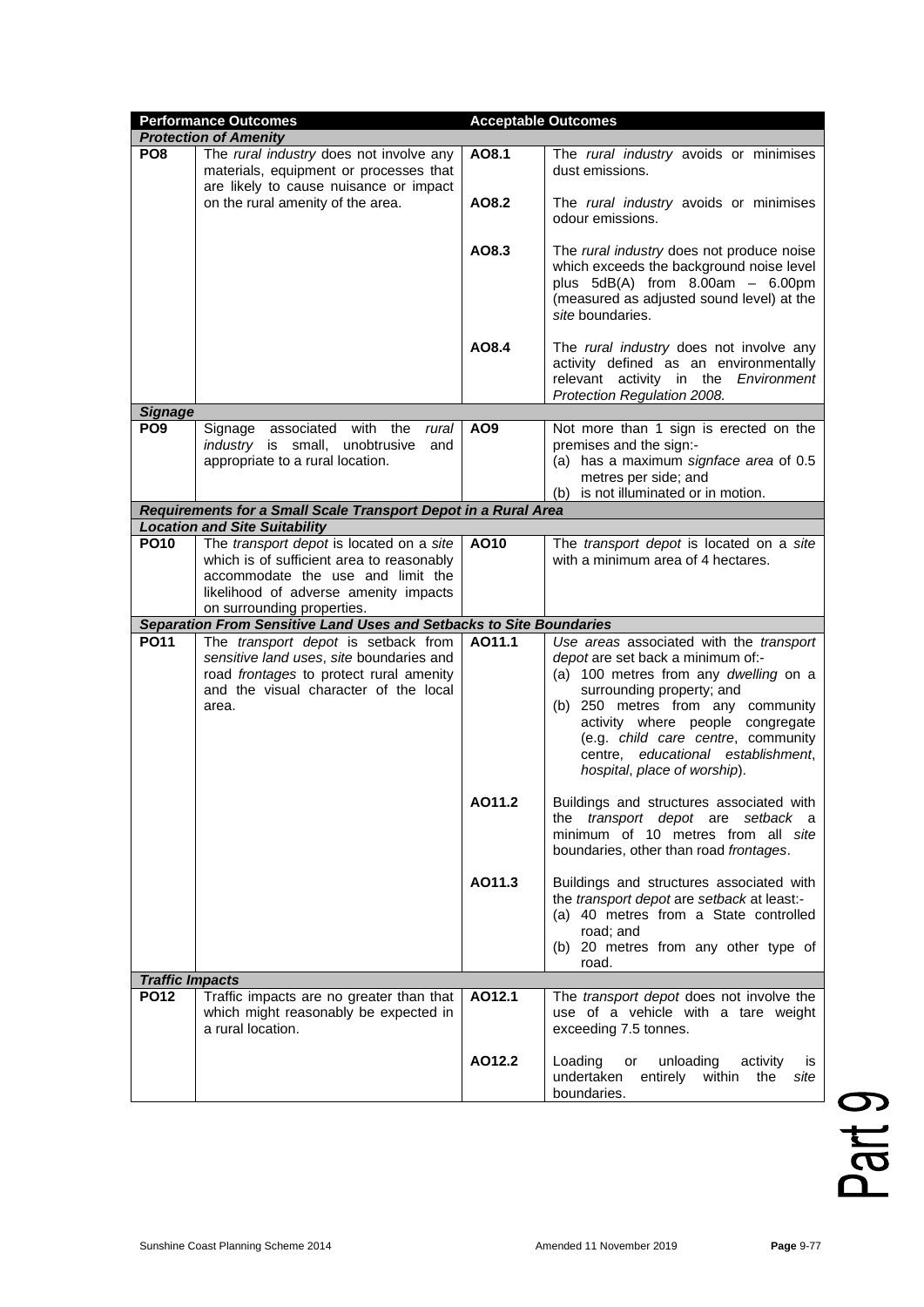| <b>Performance Outcomes</b><br><b>Acceptable Outcomes</b> |                                                                                                                                                                                                                                                                                                                                                                                                                                                                        |                 |                                                                                                                                                                                                                                                                                                                                                  |  |
|-----------------------------------------------------------|------------------------------------------------------------------------------------------------------------------------------------------------------------------------------------------------------------------------------------------------------------------------------------------------------------------------------------------------------------------------------------------------------------------------------------------------------------------------|-----------------|--------------------------------------------------------------------------------------------------------------------------------------------------------------------------------------------------------------------------------------------------------------------------------------------------------------------------------------------------|--|
| <b>Additional Requirements for a Rural Industry</b>       |                                                                                                                                                                                                                                                                                                                                                                                                                                                                        |                 |                                                                                                                                                                                                                                                                                                                                                  |  |
|                                                           | <b>Protection of Agricultural Land</b>                                                                                                                                                                                                                                                                                                                                                                                                                                 |                 |                                                                                                                                                                                                                                                                                                                                                  |  |
| PO <sub>1</sub>                                           | The rural industry is located such that it<br>the<br>conserves<br>productive<br>characteristics of Agricultural Land<br>Classification Class A and Class B.                                                                                                                                                                                                                                                                                                            | AO <sub>1</sub> | The rural industry is not located on<br>Agricultural Land Classification Class A<br>or Class B under the State Planning<br>Policy.                                                                                                                                                                                                               |  |
|                                                           |                                                                                                                                                                                                                                                                                                                                                                                                                                                                        |                 | Note-Agricultural Land Classification Class A<br>and Class B is identified under the State<br>Planning Policy.                                                                                                                                                                                                                                   |  |
|                                                           |                                                                                                                                                                                                                                                                                                                                                                                                                                                                        |                 | Note-a site specific agricultural<br>land<br>assessment may be used to demonstrate that<br>although the subject site is identified as<br>Agricultural Land Classification Class A or<br>Class B under the State Planning Policy, it is<br>in fact not Agricultural Land Classification<br>Class A or Class B under the State Planning<br>Policy. |  |
|                                                           |                                                                                                                                                                                                                                                                                                                                                                                                                                                                        |                 | If such an assessment confirms that that land<br>is not Agricultural Land Classification Class A<br>or Class B (and this is independently verified<br>where necessary), then Performance Outcome<br>PO1 will not be relevant to the development.                                                                                                 |  |
| PO <sub>2</sub>                                           | <b>Infrastructure and Services</b><br>The rural industry is located on a site                                                                                                                                                                                                                                                                                                                                                                                          |                 |                                                                                                                                                                                                                                                                                                                                                  |  |
|                                                           | which has appropriate access to<br>necessary infrastructure including:-<br>(a) adequate vehicle access;                                                                                                                                                                                                                                                                                                                                                                | AO2.1           | The rural industry is located on a site<br>which has sealed or fully formed gravel<br>road access.                                                                                                                                                                                                                                               |  |
|                                                           | (b) a reliable, good quality water<br>supply; and<br>(c) reticulated sewerage or on-site<br>treatment and disposal facilities.                                                                                                                                                                                                                                                                                                                                         | AO2.2           | Where reticulated water is not available,<br>the rural industry is provided with a<br>reliable water supply with capacity to<br>store a minimum of two days supply.                                                                                                                                                                              |  |
|                                                           |                                                                                                                                                                                                                                                                                                                                                                                                                                                                        | AO2.3           | Where reticulated sewerage is not<br>available to the site, the rural industry is<br>provided with appropriate on-site effluent<br>treatment and disposal facilities.                                                                                                                                                                            |  |
|                                                           | <b>Environmental Management</b>                                                                                                                                                                                                                                                                                                                                                                                                                                        |                 |                                                                                                                                                                                                                                                                                                                                                  |  |
| PO <sub>3</sub>                                           | The rural industry incorporates waste<br>disposal systems and practices which:-<br>(a) ensure that off-site release of<br>contaminants does not occur;<br>(b) ensure no adverse impacts on<br>surface<br>ground<br>water<br>or<br>resources; and<br>(c) comply with relevant industry<br>guidelines, codes of practice and<br>standards applicable to a specific<br>use.                                                                                               | AO <sub>3</sub> | No acceptable outcome provided.                                                                                                                                                                                                                                                                                                                  |  |
| PO <sub>4</sub>                                           | The rural industry use prevents or<br>manages any discharges of stormwater<br>runoff or wastewater from the site to<br>any waterway, wetland, roadside gutter<br>or stormwater drainage system such<br>that:-<br>$(a)$ no<br>unacceptable<br>levels<br>οf<br>sediment, nutrients, chemicals or<br>other pollutants enter a waterway<br>or wetland; and<br>(b) the ecological<br>and<br>hydraulic<br>processes of the waterway or<br>wetland<br>adversely<br>are<br>not | AO <sub>4</sub> | No acceptable outcome provided.                                                                                                                                                                                                                                                                                                                  |  |

### **Table 9.3.15.3.2 Additional performance outcomes and acceptable outcomes for assessable development**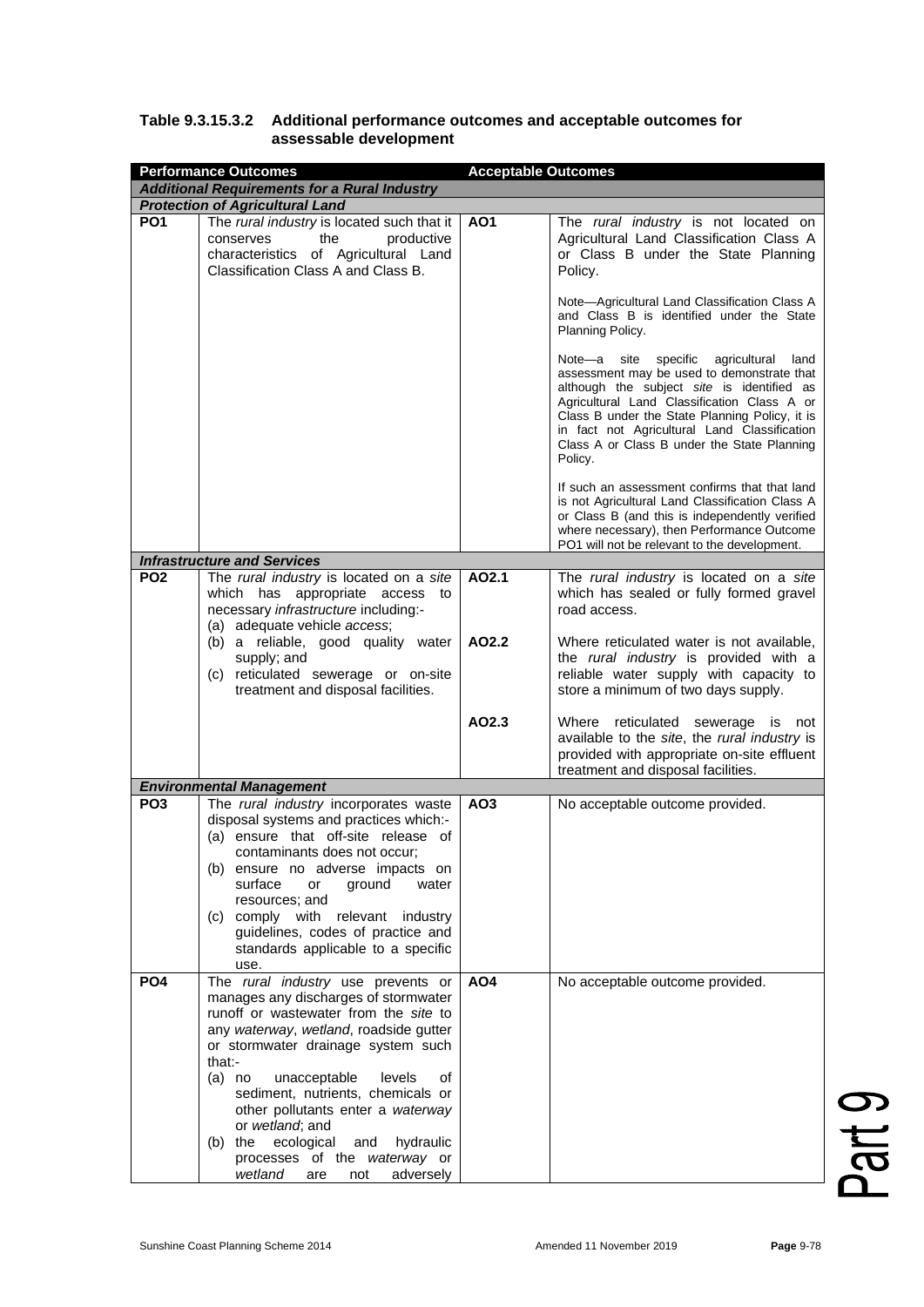| <b>Performance Outcomes</b> |                                                                                                                                                                                                                                                                                                                                                           | <b>Acceptable Outcomes</b> |                                                                                                                                                                                                                                                                                                                                                                                                                                                      |  |
|-----------------------------|-----------------------------------------------------------------------------------------------------------------------------------------------------------------------------------------------------------------------------------------------------------------------------------------------------------------------------------------------------------|----------------------------|------------------------------------------------------------------------------------------------------------------------------------------------------------------------------------------------------------------------------------------------------------------------------------------------------------------------------------------------------------------------------------------------------------------------------------------------------|--|
|                             | affected.                                                                                                                                                                                                                                                                                                                                                 |                            |                                                                                                                                                                                                                                                                                                                                                                                                                                                      |  |
|                             | <b>Traffic Generation</b>                                                                                                                                                                                                                                                                                                                                 |                            |                                                                                                                                                                                                                                                                                                                                                                                                                                                      |  |
| PO <sub>5</sub>             | Traffic generated by the rural industry<br>on the surrounding road network does<br>not result in unacceptable impacts on<br>adjacent land and road users.                                                                                                                                                                                                 | AO <sub>5</sub>            | No acceptable outcome provided.                                                                                                                                                                                                                                                                                                                                                                                                                      |  |
|                             | <b>Requirements for Winery</b>                                                                                                                                                                                                                                                                                                                            |                            |                                                                                                                                                                                                                                                                                                                                                                                                                                                      |  |
| <b>Bona Fide Use</b>        |                                                                                                                                                                                                                                                                                                                                                           |                            |                                                                                                                                                                                                                                                                                                                                                                                                                                                      |  |
| PO <sub>6</sub>             | The winery is associated with, and<br>ancillary to, a bona fide cropping use<br>located on the same site.                                                                                                                                                                                                                                                 | AO <sub>6</sub>            | No acceptable outcome provided.                                                                                                                                                                                                                                                                                                                                                                                                                      |  |
| PO <sub>7</sub>             | Ancillary activities associated with the<br>winery are limited to those which are<br>legitimately associated with a winery.                                                                                                                                                                                                                               | AO7                        | Ancillary activities associated with the<br>winery are limited to cellar door sales,<br>winery tours and restaurant facilities.                                                                                                                                                                                                                                                                                                                      |  |
|                             | <b>Height of buildings</b>                                                                                                                                                                                                                                                                                                                                |                            |                                                                                                                                                                                                                                                                                                                                                                                                                                                      |  |
| PO <sub>8</sub>             | Buildings associated with the winery<br>have a scale compatible with the rural<br>landscape character and do not<br>adversely impact on the amenity of<br>surrounding premises, having regard<br>$to:-$<br>(a) overshadowing;<br>(b) privacy and overlooking;<br>(c) views and vistas;<br>(d) building appearance; and<br>(e) building massing and scale. | AO <sub>8</sub>            | Buildings associated with the winery do<br>not exceed a maximum building height<br>$of:-$<br>(a) 8.5 metres where on a lot not<br>exceeding 4 hectares; or<br>(b) 12 metres where on a lot exceeding<br>4 hectares.                                                                                                                                                                                                                                  |  |
|                             | <b>Location and Site Suitability</b>                                                                                                                                                                                                                                                                                                                      |                            |                                                                                                                                                                                                                                                                                                                                                                                                                                                      |  |
| PO <sub>9</sub>             | The winery is located on a site which<br>has sufficient area to reasonably<br>accommodate the use and limit the<br>likelihood of adverse amenity impacts<br>on surrounding properties.                                                                                                                                                                    | AO <sub>9</sub>            | No acceptable outcome provided.                                                                                                                                                                                                                                                                                                                                                                                                                      |  |
| <b>PO10</b>                 | The winery is sited and designed to<br>avoid or minimise conflict between the<br>winery and its ancillary uses and:-<br>(a) existing or potential rural uses on<br>surrounding properties; or<br>(b) residential uses on surrounding                                                                                                                      | AO10.1<br>AO10.2           | Any public areas associated with the<br>winery are set back a minimum of 100<br>metres from all site boundaries.<br>Any public areas or manufacturing areas<br>associated with the winery are set back a                                                                                                                                                                                                                                             |  |
|                             | properties.                                                                                                                                                                                                                                                                                                                                               |                            | minimum of 100 metres from<br>any<br>dwelling on surrounding properties.                                                                                                                                                                                                                                                                                                                                                                             |  |
|                             | <b>Protection of Agricultural Land</b>                                                                                                                                                                                                                                                                                                                    |                            |                                                                                                                                                                                                                                                                                                                                                                                                                                                      |  |
|                             | PO11   The winery is located such that it  <br>the<br>productive<br>conserves<br>characteristics of Agricultural Land<br>Classification Class A and Class B.                                                                                                                                                                                              | AO11                       | The winery:-<br>(a) is not located on Agricultural Land<br>Classification Class A or Class B;<br>and<br>(b) is separated from Agricultural Land<br>Classification Class A and Class B<br>and other farm activities such that it<br>does not cause a land use conflict<br>that would threaten the ongoing<br>productive use of the Agricultural<br>Land Classification Class A and<br>Class B or an established farming<br>enterprise.                |  |
|                             |                                                                                                                                                                                                                                                                                                                                                           |                            | Note-Agricultural Land Classification Class A<br>and Class B is identified under the State<br>Planning Policy.<br>Note-a site specific agricultural land<br>assessment may be used to demonstrate that<br>although the subject site is identified as<br>Agricultural Land Classification Class A or<br>Class B under the State Planning Policy, it is<br>in fact not Agricultural Land Classification<br>Class A or Class B under the State Planning |  |

Part 9